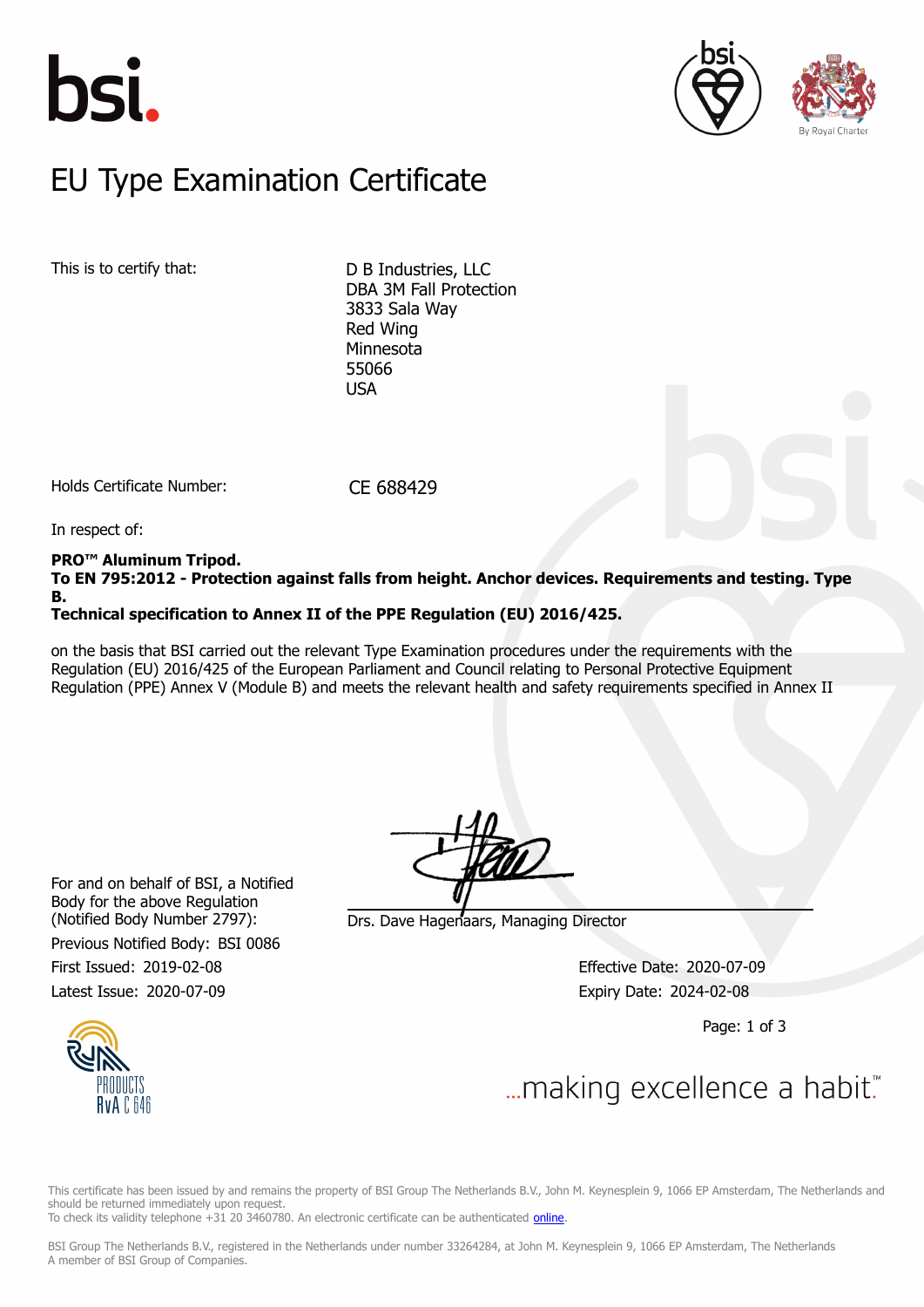## EU Type Examination Certificate

No. CE 688429

#### **Product Specification:**

The PPE equipment against falls from height systems covered by the scope of this Module B Certificate and the Harmonized European Standards and technical specifications to which the products are approved are to the following specifications:

| Range:                          | PRO <sup>™</sup> Aluminium Tripod.                                                                                                                                                                                                                                                                                                                                                                                                                                                                                                                                                                                                                                                                                                                                                                                                                    |
|---------------------------------|-------------------------------------------------------------------------------------------------------------------------------------------------------------------------------------------------------------------------------------------------------------------------------------------------------------------------------------------------------------------------------------------------------------------------------------------------------------------------------------------------------------------------------------------------------------------------------------------------------------------------------------------------------------------------------------------------------------------------------------------------------------------------------------------------------------------------------------------------------|
| <b>Description:</b>             | The Tripod is a single point anchorage connector for a personal fall arrest<br>system designed to be erected over the opening and meant to lower and raise<br>the user into and out of the opening. The tripod is constructed of lightweight<br>tubular aluminium legs with an aluminium head assembly and steel chain. The<br>tripod can be combined with a variety of pulleys, winches and fall-arrest<br>devices to meet a wide range of confined space entry, retrieval, and rescue<br>requirements. Quick release pins positively locate components at all adjustment<br>points for tool-less setup and adjustment. The Tripod can be used as a support<br>structure for various types of safety devices. Some of these can mount directly<br>to the anchor point at the top of the tripod head, while others may require an<br>adapter bracket. |
| <b>Models in Range:</b>         | AM100                                                                                                                                                                                                                                                                                                                                                                                                                                                                                                                                                                                                                                                                                                                                                                                                                                                 |
| <b>Technical Specification:</b> | EN 795:2012 - Protection against falls from a height. Anchor devices.<br>Requirements and testing.                                                                                                                                                                                                                                                                                                                                                                                                                                                                                                                                                                                                                                                                                                                                                    |
|                                 | Technical specification to Annex II of the PPE Regulation (EU) 2016/425:<br>PD CEN/TS 16415:2013 Personal fall protection equipment - Anchor<br>devices - Recommendations for anchor devices for use by more than one<br>person simultaneously.                                                                                                                                                                                                                                                                                                                                                                                                                                                                                                                                                                                                       |
| <b>Classification:</b>          | Type B                                                                                                                                                                                                                                                                                                                                                                                                                                                                                                                                                                                                                                                                                                                                                                                                                                                |

Latest Issue: 2020-07-09 expiry Date: 2024-02-08

First Issued: 2019-02-08 Effective Date: 2020-07-09

Page: 2 of 3

This certificate has been issued by and remains the property of BSI Group The Netherlands B.V., John M. Keynesplein 9, 1066 EP Amsterdam, The Netherlands and should be returned immediately upon request.

To check its validity telephone +31 20 3460780. An electronic certificate can be authenticated *online*.

BSI Group The Netherlands B.V., registered in the Netherlands under number 33264284, at John M. Keynesplein 9, 1066 EP Amsterdam, The Netherlands A member of BSI Group of Companies.